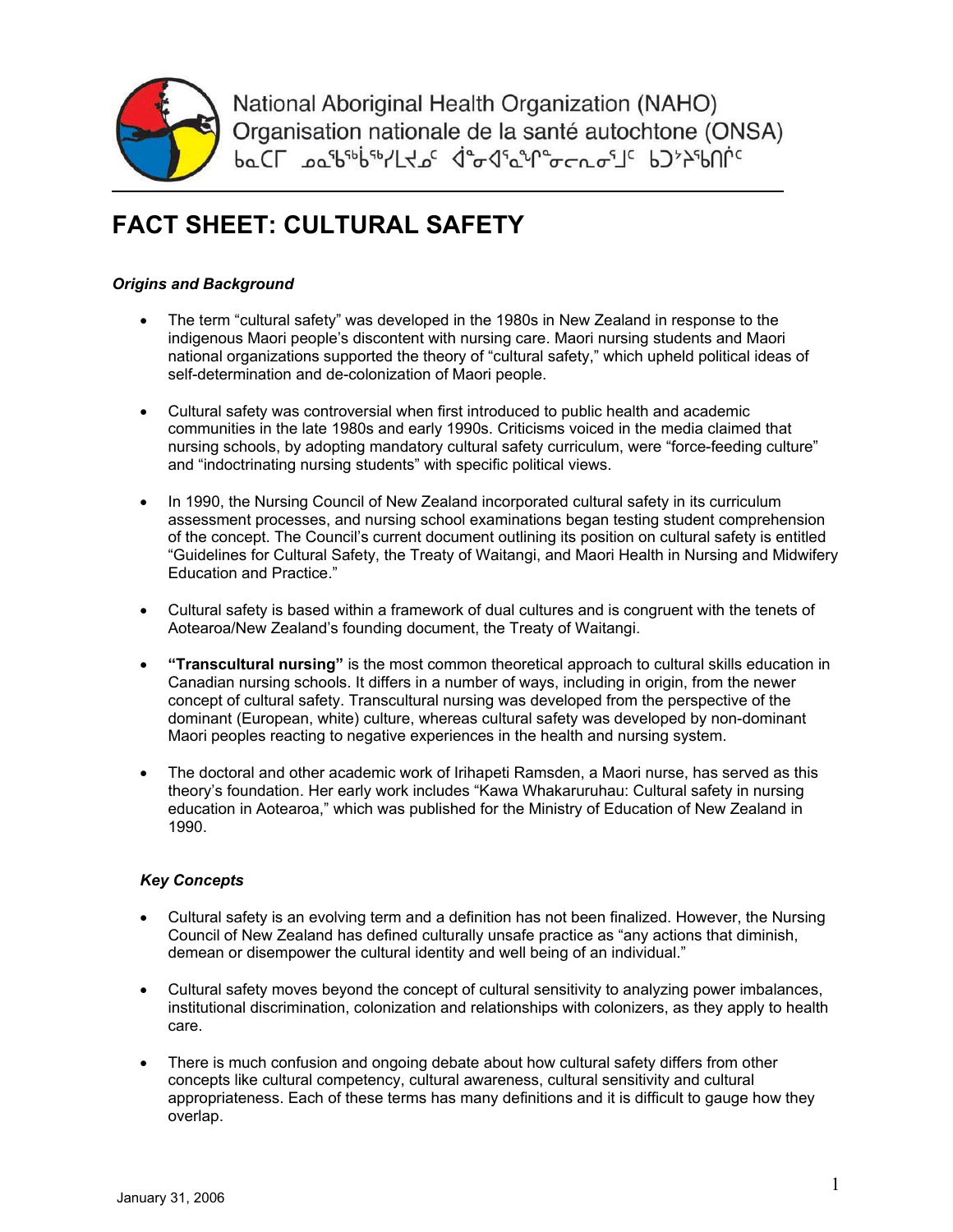- Ramsden is one of many health professionals who views these terms on a continuum of care. According to Ramsden, cultural awareness is the beginning step in the learning process, which involves understanding difference, while cultural sensitivity is an intermediate step where selfexploration of the student begins. Cultural safety is the final outcome of this learning process. A nurse who can practise safe care interacts with patients in such a way that those who receive care **define it.**
- Biculturalism is a key element of cultural safety theory and asserts the primary position of the original people of the land in relation to all subsequent arrivals (Polachek, 1998). This is in contrast to multicultural approaches that do not recognize power differences among various ethnic groups.
- Cultural safety has been referred to as "Critical Social Theory," because it is argued that "it is no different from teaching people to be aware of the socio-political, economic issues in society and to recognize the impact that these issues have on people" (Ramsden, 133).
- Cultural safety requires that nurses become **respectful** of nationality, culture, age, sex, political and religious beliefs.This notion is in contrast to transcultural/multi-cultural nursing care, which encourages nurses to deliver service **irrespective** of these aspects of a patient.
- A key element of culturally safe practice is establishing trust with the patient. Culturally safe care empowers people because it reinforces the idea that each person's knowledge and reality is valid and valuable. It facilitates open communication and allows the patient to voice concerns about nursing care that he or she may deem unsafe.
- Care may be deemed unsafe if the patient is humiliated, alienated, or directly or indirectly dissuaded from accessing necessary care.
- Cultural safety involves recognizing the nurse as the bearer of his or her own culture and attitudes, and that nurses consciously or unconsciously exercise power over patients. Cultural safety is a political idea because it attempts to change health professionals' attitudes about their power relationships with their patients.
- Many academics maintain that cultural safety in the mainstream health care system cannot be achieved by individual interactions. Rather, it depends on meaningful participation of Aboriginal people in decision-making processes that allow transfer of power to Aboriginal governments (Browne, Fiske, Thomas, 2001).

#### *Cultural Safety Education*

- Focuses on
	- $\circ$  teaching students about colonial history and its impact on Indigenous peoples, rather than on increasing knowledge about Indigenous customs and health beliefs.
	- $\circ$  self-discovery: "Students need to learn to evaluate what they are bringing to the table in terms of their own invisible baggage; that is, attitudes, metaphors, beliefs and values" (Ramsden 1992: 23).
- Aims to
	- $\circ$  identify attitudes that may consciously or unconsciously exist towards cultural/ social differences in health care.
	- $\circ$  transform attitudes by tracing them to their origins and seeing their effects on practice through reflection and action.

Cultural safety education enables students to respect client diversity, e.g., asking permission of their patients before acting.